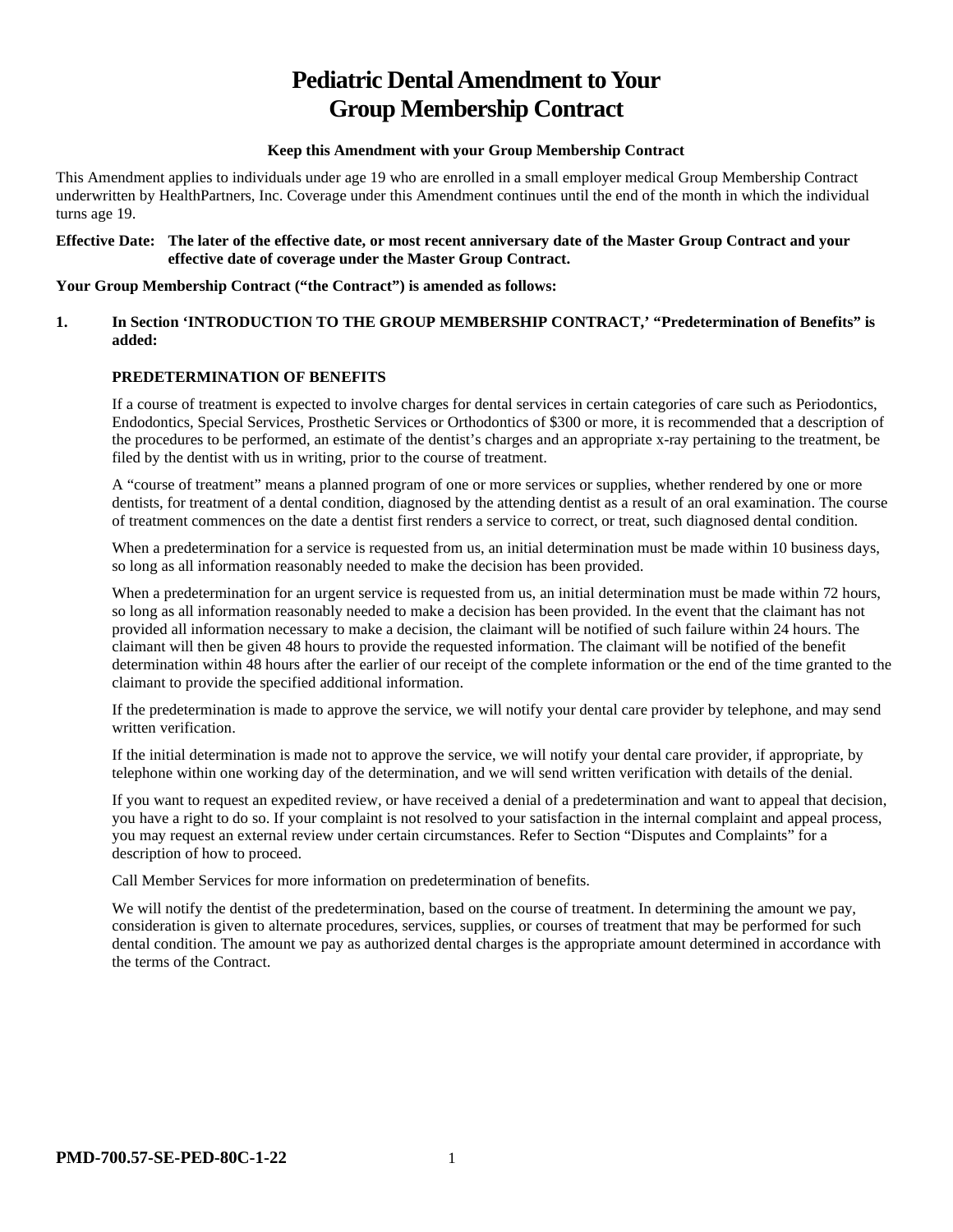If a description of the procedures to be performed, and an estimate of the dentist's charges are not submitted in advance, we reserve the right to make a determination of benefits payable, taking into account alternate procedures, services, supplies or courses of treatment, based on accepted standards of dental practice.

Predetermination for services to be performed is limited to services performed within 90 days from the date such course of treatment was approved by us. Additional services required after 90 days may be submitted in writing, as a new course of treatment, and approved on the same basis as the prior plan.

#### **2. In Section 'DEFINITIONS OF TERMS USED,' the following definitions are added:**

**Clinically Accepted Dental Services.** These are techniques or services, accepted for general use, based on risk/benefit implications (evidence based). Some clinically accepted techniques are approved only for limited use, under specific circumstances.

**Consultations**. These are diagnostic services provided by a dentist or dental specialist other than the practitioner who is providing treatment.

**Cosmetic Care.** These are dental services to improve appearance, without treatment of a related illness or injury.

**Customary Restorative Materials.** These are amalgam (silver fillings), glass ionomer and intraorally cured acrylic resin and resin-based composite materials (white fillings).

**Date of Service.** This is generally the date the dental service is performed. For prosthetic, or other special restorative procedures, the date of service is the date impressions were made for final working models. For endodontic procedures, date of service is the date on which the root canal was first entered for the purpose of canal preparation.

**Dentist.** This is a professionally degreed doctor of dental surgery or dental medicine who lawfully performs a dental service in strict accordance with governmental licensing privileges and limitations.

**Elective Procedures.** These are procedures which are available to patients but which are not dentally necessary.

**Emergency Dental Care.** These are services for an acute dental condition that would lead a prudent layperson to reasonably expect that the absence of immediate care would result in serious impairment to the dentition or would place the person's oral health in serious jeopardy.

**Endodontics.** This is the treatment of diseases of the dental pulp. Endodontics includes root canal therapy, pulp capping procedures, apexification and periapical procedures associated with root canal treatment.

**Medically Necessary Orthodontic Services.** These are comprehensive medically necessary services covered for pediatric dental members who have a severe handicapping malocclusion related to a medical condition resulting from congenital, craniofacial or dentofacial malformations involving the teeth and requiring reconstructive surgical correction in addition to orthodontic services.

**Oral Surgery.** This is routine surgery involving teeth or alveolar bone, including extraction and alveolectomy. Oral surgery may include other oral treatment and surgery, if a dentist considers it dentally necessary. Oral surgery does not include orthodontia, orthognathic surgery, and placement of dental implants or surgical care that is necessary because of a medical condition.

**Orthodontics.** This is medically necessary dental care for the correction of severe handicapping malocclusion of teeth using appliances and techniques that alter the position of teeth in the jaws.

**Orthognathic Surgery.** This is oral surgery to alter the position of the jaw bones.

**Periodontics.** This is non-surgical and surgical treatment of diseases of the gingiva (gums) and bone supporting the teeth.

**Prosthetic Services.** These are services to replace missing teeth; including the prescribing, repair, construction, replacement and fitting of fixed bridges and full or partial removable dentures.

### **3. The following are added to Section "SERVICES NOT COVERED," and apply only to Pediatric Dental benefits:**

- Treatment, procedures or services which are not dentally necessary and/or which are primarily educational in nature or for the vocation, comfort, convenience, appearance or recreation of the member.
- The treatment of conditions which foreseeable result from excluded services.

### **PMD-700.57-SE-PED-80C-1-22** 2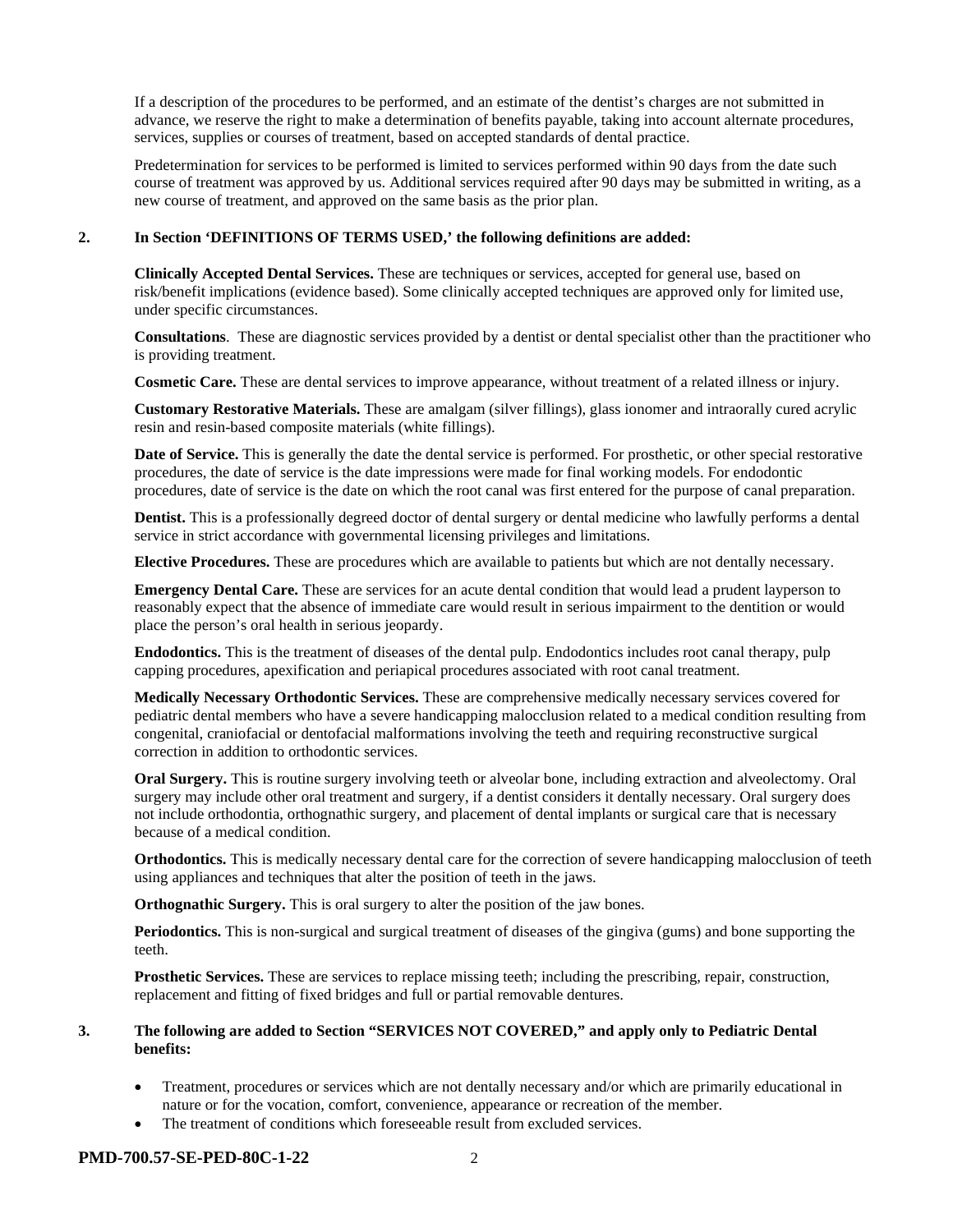- For Network Benefits, treatment, procedures or services which are not provided by a network dentist or other authorized provider or are not authorized by us.
- Dental services or supplies primarily intended to alter the shape, appearance and function of the teeth for cosmetic purposes, or for the purpose of improving the appearance of your teeth. This includes tooth whitening, tooth bonding and veneers that cover the teeth, and any services intended to replace existing restorations done historically for cosmetic reasons, even if due to material failure (wear/chipping/fracture) or the presence of decay at the restorative margin. This exclusion does not apply to services for reconstructive surgery. However, to the extent that these reconstructive surgery services are paid as medical services under the Contract, they are not covered as Pediatric Dental services.
- Hospitalization or other facility charges.
- Local anesthesia or use of electronic analgesia billed as a separate procedure is not covered. Inhaled nitrous oxide is not covered. General anesthesia and intravenous sedation are not covered except as indicated in this Amendment.
- Orthodontic services, except as provided in this Amendment.
- Orthognathic surgery (surgery to reposition the jaws).
- Services which are elective, investigative, experimental or not otherwise clinically accepted.
- Procedures, appliances or restorations that are necessary to alter, restore or maintain occlusion, including but not limited to: increasing vertical dimension, replacing or stabilizing tooth structure lost by attrition (including chipping or fractures of tooth structure or restorations), or erosion, abfraction, abrasion, or realigning teeth, except as covered orthodontic services provided in this Amendment. Mandibular orthopedic appliances and bite planes are also not covered.
- Procedures, appliances (other than occlusal guards, as indicated in this Amendment) or restorations for the prevention of bruxism (grinding of teeth) or clenching.
- Services for the following items:
	- o replacement of any missing, lost or stolen dental or implant-supported prosthesis.
	- o replacement or repair of orthodontic appliances.
	- o replacement of orthodontic appliances due to non-compliance.
- Services related to a prosthetic or special restorative appliance which was installed or delivered more than 60 days after termination of coverage.
- Diagnostic testing that is performed and billed as a separate procedure such as collection of microorganisms for culture, viral cultures, genetic testing for susceptibility or oral disease and caries susceptibility tests. This includes all oral pathology and laboratory testing charges.
- For non-network coverage, dental services related to the replacement of any teeth missing prior to the member's effective date under this Amendment.
- Dental services, supplies and devices not expressly covered as a benefit under this Amendment.
- Prescription drugs and medications prescribed by a dentist. This includes gingival irrigation.
- Services provided to the member which the member is not required to pay.
- The portion of a billed charge for an otherwise covered service by a non-network provider, which is in excess of our maximum amount allowed. We also do not cover charges or a portion of a charge which is either a duplicate charge for a service or charges for a duplicate service.
- Services for injury or illness either (a) arising out of an injury in the course of employment and subject to workers' compensation or similar law; or (b) for which benefits are payable without regard to fault, under coverage statutorily required to be contained in any motor vehicle or other liability insurance policy or equivalent self-insurance; or (c) for which benefits are payable under another policy of accident and health insurance, Medicare or any other governmental program.
- Except where expressly addressed in this Amendment, when multiple, acceptable treatment options exist related to a specific dental problem, we will provide benefits based upon the least costly alternative treatment. This includes inlay restorations paid as corresponding amalgam restorations.
- Services covered under the patient's medical plan, except to the extent not covered under the patient's medical plan.
- Additional charges for office visits that occur after regularly scheduled hours, missed appointments or appointments cancelled on short notice.
- Onlays, veneers or partial crowns fabricated from extraorally cured composite resin or porcelain.
- Periodontal splinting.
- Athletic mouthguards.
- Charges for infection control, sterilization and waste disposal.

### **PMD-700.57-SE-PED-80C-1-22** 3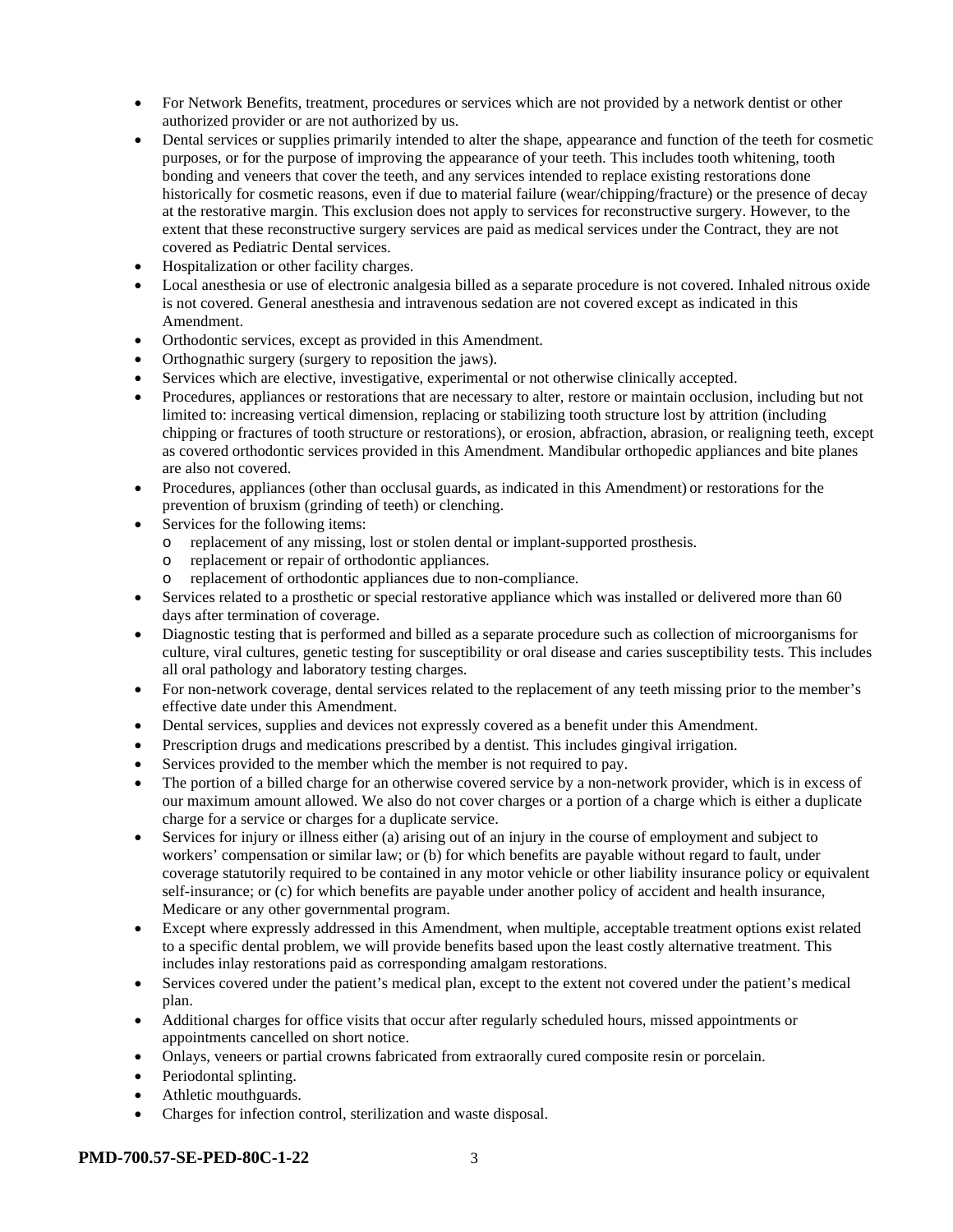- Charges for sales tax.
- Treatment, procedures, or services or drugs which are provided when you are not covered under this Amendment.
- Cone beam CT capture and interpretation.
- Harvest of bone for use in autogenous grafting procedure.
- Charges for maxillofacial prosthetics.
- Charges for case presentations for treatment planning or behavioral management.
- Charges for enamel microabrasion, odontoplasty and pulpal regeneration.
- Charges for surgical procedures for isolation of a tooth with a rubber dam.
- Non-intravenous conscious sedation and drugs to treat anxiety or pain.
- Charges for endodontic endosseous implants.
- Charges for intentional reimplantation (including necessary splinting).
- Charges for canal preparation and fitting of preformed dowel or post.
- Charges for temporary crowns for fractured teeth.
- Charges for interim or custom abutments for implants.
- Charges for rebonding, recementing and repair of fixed retainers.
- Charges for surgical placement of a temporary anchorage device.
- Charges for autogenous or nonautogenous osseous, osteoperiosteal or cartilage graft of the mandible or maxilla.
- Charges for anatomical crown exposure.
- Interim prostheses.
- Connector bars, stress breakers and precision attachments.
- Provisional pontics, crowns and retainer crowns.
- Copings.
- Oral hygiene instruction.
- Removal of fixed space maintainers.
- Hospital, home and extended care facility visits by dental providers.
- Gold foil restorations.
- Treatment for correction of malocclusion of teeth and associated dental and facial disharmonies, and posttreatment retainers, when treatment is not medically necessary.
- Maxillofacial MRI, maxillofacial ultrasound and sialoendoscopy capture and interpretation.
- Post processing of image or image sets.
- Caries risk assessment and documentation.
- Charges for unspecified procedures.
- Charges for the placement of a restorative foundation for an indirect restoration.
- Charges for periradicular services and bone grafts or other material used in conjunction with periradicular surgery.
- Non-dental administrative fees and charges including, but not limited to dental record preparation, and interest charges.
- Services related to the diagnosis and treatment of Temporomandibular Joint Dysfunction (TMD).
- Services associated with non-covered services.

### **4. The Benefits Chart is expanded to include the following:**

# **Pediatric Dental Benefits Chart**

**The Contract covers Preventive and Diagnostic Services, Basic, Special, Prosthetic and medically necessary Orthodontia Services only, for members under age 19.**

**HealthPartners agrees to cover the dental services described below. This Benefits Chart describes the level of payment that applies for each of the covered services. To be covered, dental services or items described below must be medically or dentally necessary. The date of service must be while you are enrolled in the plan.**

**Coverage for eligible services is subject to the exclusions, limitations and other conditions of this Amendment and the Contract. See item 3. of this Amendment for additional information about exclusions.**

**This dental plan allows you to choose, at any time, dentists within the dental network (Network Benefits), or dentists outside of the network (Non-Network Benefits).**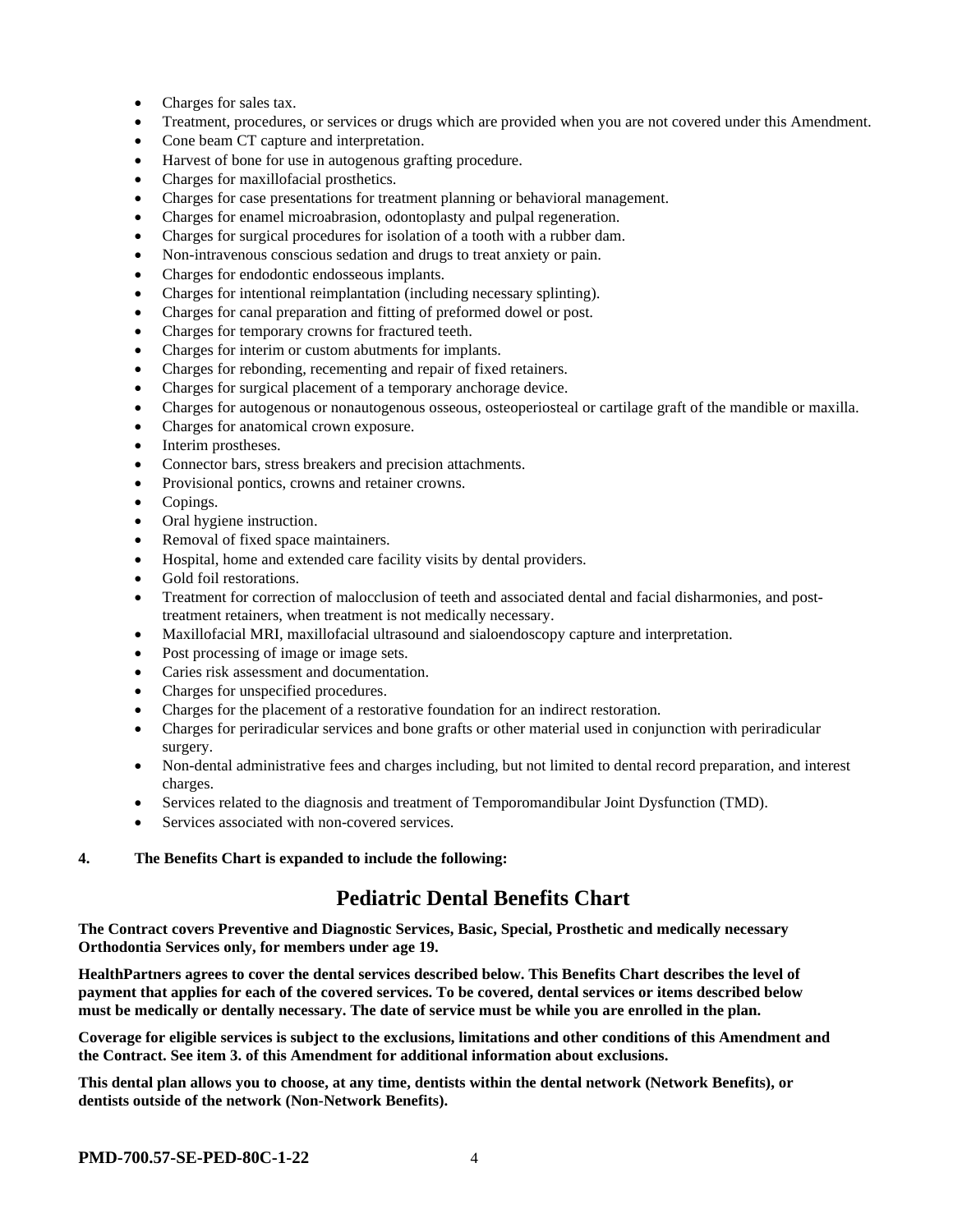**The amount that we pay for covered services is listed below. The member is responsible for the specified dollar amount and/or percentage of charges that we do not pay. Coverage may vary according to your network selection.**

**Network Benefits are underwritten by HealthPartners, Inc. Non-Network Benefits are underwritten by HealthPartners Insurance Company.**

**When you use Non-Network providers, benefits are substantially reduced and you will likely incur significantly higher out-of-pocket expenses. A Non-Network provider does not usually have an agreement with HealthPartners to provide services at a discounted fee. In addition, Non-Network Benefits are restricted to the usual and customary amount under the definition of "Charge." The usual and customary amount can be significantly lower than a Non-Network provider's billed charges. If the Non-Network provider's billed charges are over the usual and customary amount, you pay the difference, in addition to any required deductible, copayment and/or coinsurance, and these charges do not apply to the out-of-pocket limit.**

**This plan is subject to plan and benefit changes required to maintain compliance with federal and state law. This includes, but is not limited to, benefit changes required to maintain a certain actuarial value or metal level. We may also change your deductible, coinsurance and out-of-pocket limit values on an annual basis to reflect cost of living increases.**

**These definitions apply to this Amendment.**

| <b>Calendar Year:</b>         | This is the 12-month period beginning 12:01 A.M. Central Time, on January 1, and<br>ending 12:00 A.M. Central Time of the next following December 31.                                                                                                                                                                                                                                                                                                                                                                                                                                                                                                                                                                                                                                                                                                                                                                                                             |
|-------------------------------|-------------------------------------------------------------------------------------------------------------------------------------------------------------------------------------------------------------------------------------------------------------------------------------------------------------------------------------------------------------------------------------------------------------------------------------------------------------------------------------------------------------------------------------------------------------------------------------------------------------------------------------------------------------------------------------------------------------------------------------------------------------------------------------------------------------------------------------------------------------------------------------------------------------------------------------------------------------------|
| <b>Charge:</b>                | For covered services delivered by network providers, this is the provider's discounted<br>charge for a given dental/surgical service, procedure or item, which network providers<br>have agreed to accept as payment in full.                                                                                                                                                                                                                                                                                                                                                                                                                                                                                                                                                                                                                                                                                                                                     |
|                               | For covered services delivered by non-network providers, this is the provider's charge<br>for a given dental/surgical service, procedure or item, up to our maximum amount<br>allowed for that service, procedure or item.                                                                                                                                                                                                                                                                                                                                                                                                                                                                                                                                                                                                                                                                                                                                        |
|                               | Our maximum amount allowed is based on the usual and customary charge for a given<br>dental/surgical service, procedure or item. It is consistent with the charge of other<br>providers of a given service or item in the same region. You must pay for any charges<br>above the maximum amount allowed, and they do not apply to the out-of-pocket limit.                                                                                                                                                                                                                                                                                                                                                                                                                                                                                                                                                                                                        |
|                               | To be covered, a charge must be incurred on or after the member's effective date and<br>on or before the termination date. For network provider charges, the amount of the<br>copayment or coinsurance, or the amount applied to any deductible, is based on the<br>agreed fee applicable to the network provider, or a reasonable estimate of the cost<br>according to a fee schedule equivalent. For non-network provider charges, the amount<br>considered as a copayment or coinsurance, or the amount applied to any deductible, is<br>based on the lesser of the billed charge and our maximum amount allowed.                                                                                                                                                                                                                                                                                                                                              |
| <b>Copayment/Coinsurance:</b> | The specified dollar amount, or percentage, of charges incurred for covered services,<br>which we do not pay, but which a member must pay, each time a member receives<br>certain dental services, procedures or items. Our payment for those covered services or<br>items begins after the copayment or coinsurance is satisfied. Covered services or items<br>requiring a copayment or coinsurance are specified in this Benefits Chart. For network<br>provider charges, the amount considered as a copayment or coinsurance is based on<br>the agreed fee applicable to the network provider, or a reasonable estimate of the cost<br>according to a fee schedule equivalent. For non-network provider charges, the amount<br>considered as a copayment or coinsurance is based on the lesser of the billed charge<br>and our maximum amount allowed. A copayment or coinsurance is due at the time a<br>service is rendered, or when billed by the provider. |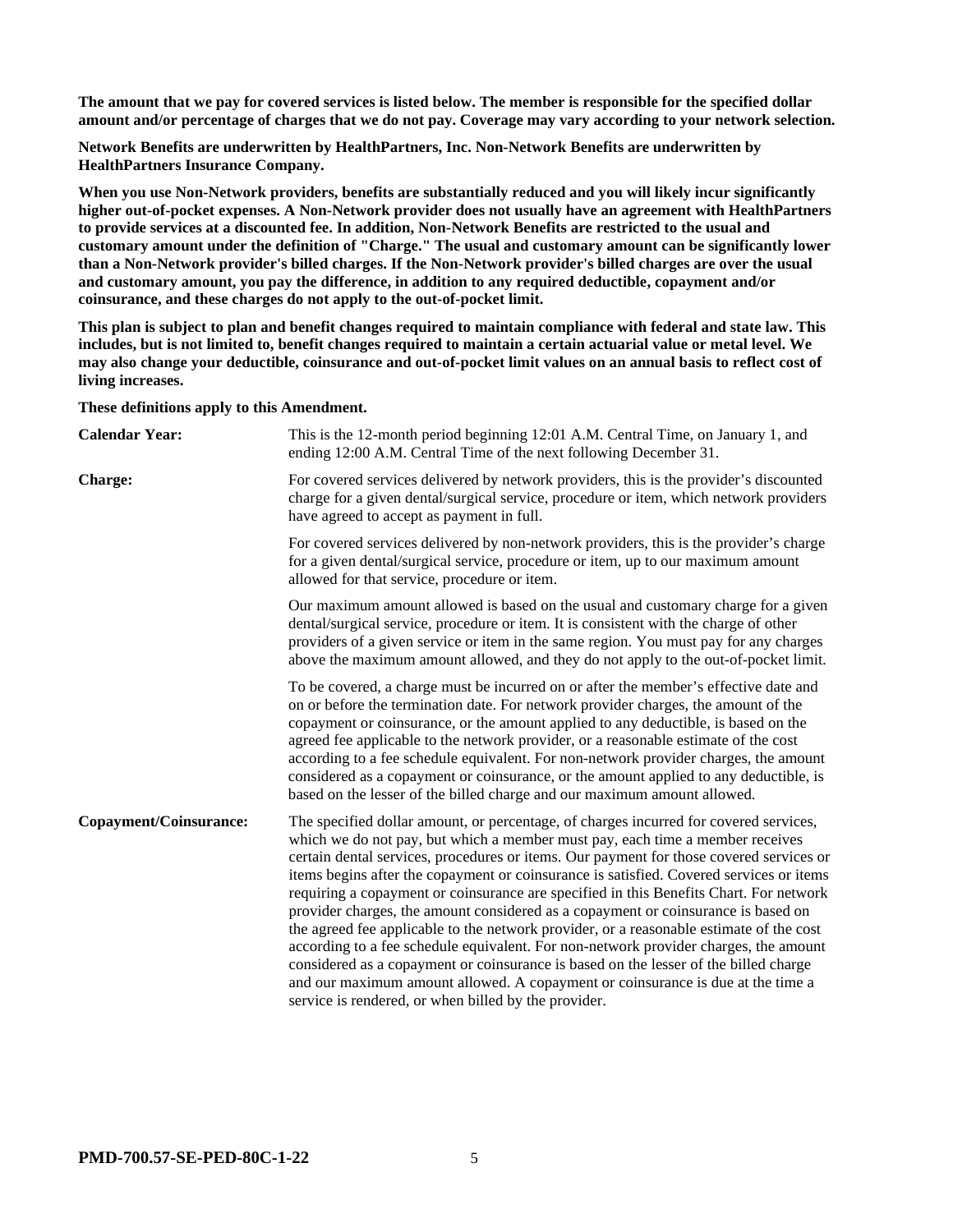| Deductible:                    | The specified dollar amount of charges incurred for covered services, which we do not<br>pay, but a member or a family has to pay first in a calendar year. Our payment for<br>those services or items begins after any deductible is satisfied. Your plan has an<br>embedded deductible. This means once a member meets the individual deductible, the<br>plan begins paying benefits for that person. If two or more members of the family meet<br>the family deductible, the plan begins paying benefits for all members of the family,<br>regardless of whether each member has met the individual deductible. However, a<br>member may not contribute more than the individual deductible towards the family<br>deductible. The amount of the charges that apply to any deductible are based on (1) the<br>agreed fee applicable to the network provider, or a reasonable estimate of the cost<br>according to a fee schedule equivalent; or (2) the lesser of the billed charge and our<br>maximum amount allowed for the non-network provider. This Benefits Chart indicates<br>which covered services are not subject to the deductible. |
|--------------------------------|--------------------------------------------------------------------------------------------------------------------------------------------------------------------------------------------------------------------------------------------------------------------------------------------------------------------------------------------------------------------------------------------------------------------------------------------------------------------------------------------------------------------------------------------------------------------------------------------------------------------------------------------------------------------------------------------------------------------------------------------------------------------------------------------------------------------------------------------------------------------------------------------------------------------------------------------------------------------------------------------------------------------------------------------------------------------------------------------------------------------------------------------------|
| <b>Out-of-Pocket Expenses:</b> | You pay any specified copayments/coinsurance and deductibles applicable for<br>particular services, subject to the out-of-pocket limit described below. These amounts<br>are in addition to the monthly premium payments.                                                                                                                                                                                                                                                                                                                                                                                                                                                                                                                                                                                                                                                                                                                                                                                                                                                                                                                        |
| <b>Out-of-Pocket Limit:</b>    | You pay any copayments/coinsurance and deductibles for covered services, to the individual<br>or family out-of-pocket limit. Thereafter we cover 100% of charges incurred for all other<br>covered services, for the rest of the calendar year. You pay amounts greater than the out-of-<br>pocket limits if any benefit maximums are exceeded.                                                                                                                                                                                                                                                                                                                                                                                                                                                                                                                                                                                                                                                                                                                                                                                                  |
|                                | Non-Network Benefits above the maximum amount allowed (see definition of "charge"<br>above) do not apply to the out-of-pocket limit.                                                                                                                                                                                                                                                                                                                                                                                                                                                                                                                                                                                                                                                                                                                                                                                                                                                                                                                                                                                                             |
|                                | You are responsible to keep track of the out-of-pocket expenses. Contact Member Services<br>for assistance in determining the amount paid by the member for specific eligible services<br>received. Claims for reimbursement under the out-of-pocket limit provisions are subject to<br>the same time limits and provisions described under the "Claims Provisions" section of the<br>Contract.                                                                                                                                                                                                                                                                                                                                                                                                                                                                                                                                                                                                                                                                                                                                                  |

# **Limits shown below are combined under your Network Benefits and Non-Network Benefits.**

# **Individual Calendar Year Deductible**

| <b>Network Benefits</b>                                                                    | <b>Non-Network Benefits</b>                                                                    |
|--------------------------------------------------------------------------------------------|------------------------------------------------------------------------------------------------|
| See your Network Benefits individual deductible<br>under your Medical Plan Benefits Chart. | See your Non-Network Benefits individual<br>deductible under your Medical Plan Benefits Chart. |

# **Family Calendar Year Deductible**

| <b>Network Benefits</b>                                                                | <b>Non-Network Benefits</b>                                                                |
|----------------------------------------------------------------------------------------|--------------------------------------------------------------------------------------------|
| See your Network Benefits family deductible under<br>vour Medical Plan Benefits Chart. | See your Non-Network Benefits family deductible<br>under your Medical Plan Benefits Chart. |

#### **Individual Calendar Year Out-of-Pocket Limit**

| <b>Network Benefits</b>                                                                                 | <b>Non-Network Benefits</b>                                                                                |
|---------------------------------------------------------------------------------------------------------|------------------------------------------------------------------------------------------------------------|
| See your Network Benefits individual out-of-<br>pocket limit under your Medical Plan Benefits<br>Chart. | See your Non-Network Benefits individual<br>out-of-pocket limit under your Medical Plan<br>Benefits Chart. |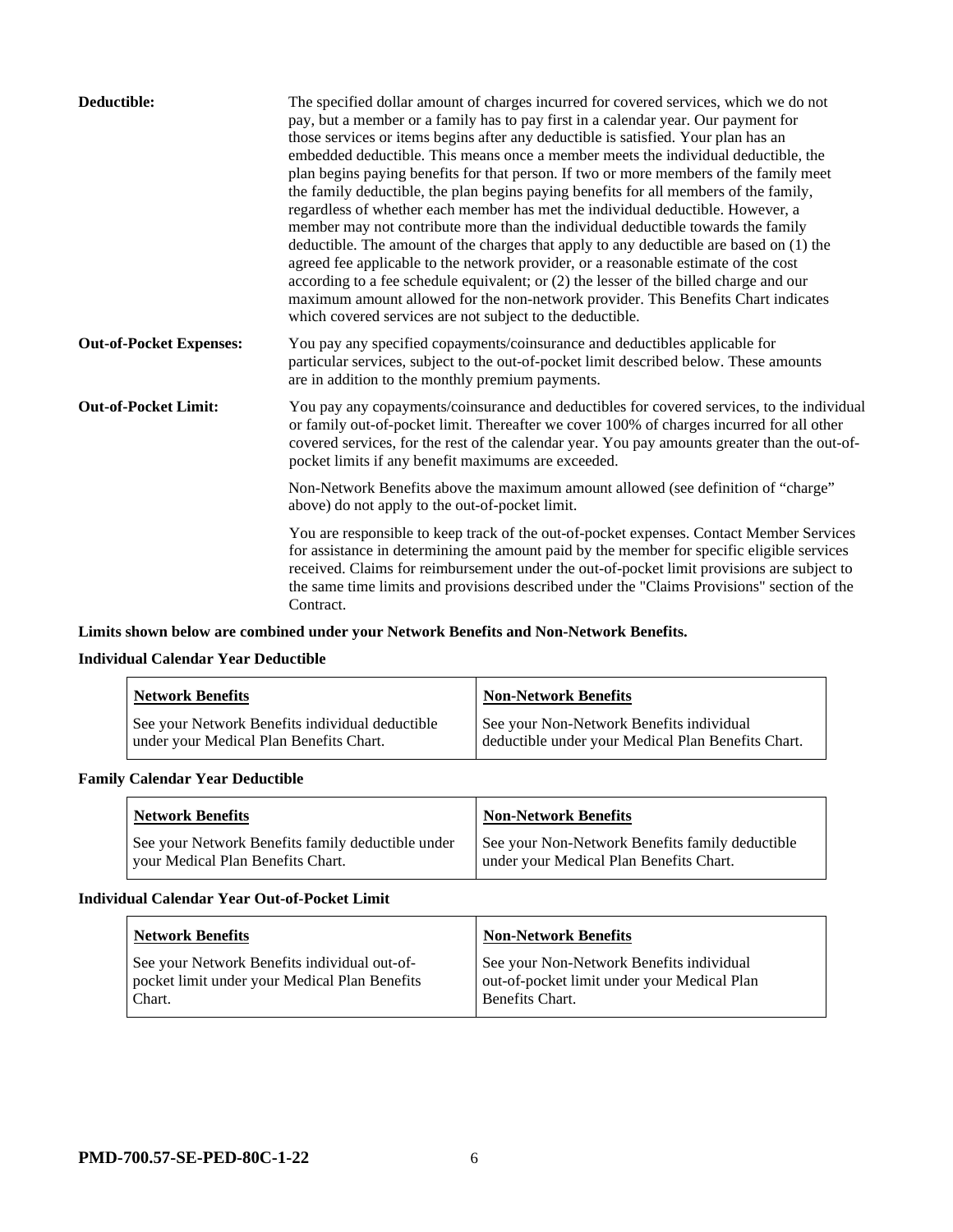| <b>Network Benefits</b>                                                                             | <b>Non-Network Benefits</b>                                                                             |
|-----------------------------------------------------------------------------------------------------|---------------------------------------------------------------------------------------------------------|
| See your Network Benefits family out-of-<br>pocket limit under your Medical Plan Benefits<br>Chart. | See your Non-Network Benefits family out-of-<br>pocket limit under your Medical Plan Benefits<br>Chart. |

# **PREVENTIVE AND DIAGNOSTIC SERVICES**

# **Covered Services:**

We cover the following preventive and diagnostic services, with certain limitations which are listed below. For this category, deductible does not apply to: Network Benefits.

- **Routine dental care examinations for new and existing patients** limited to twice each calendar year.
- **Dental cleaning (prophylaxis or periodontal maintenance cleaning)** limited to twice each calendar year.
- **Professionally applied topical fluoride (other than silver diamine fluoride)** limited to twice each calendar year.
- **Silver diamine fluoride** limited to twice per tooth each calendar year.
- **Pit and Fissure sealant application and preventive resin restoration** limited to one application per tooth per 36 month period, for unrestored permanent molars.
- **Bitewing x-rays** limited to twice each calendar year.
- **Full mouth or panoramic x-rays** limited to once every sixty months.
- **Other x-rays, except as provided in connection with orthodontic diagnostic procedures and treatment.**
- **Space maintainers (fixed or removable appliances designed to prevent adjacent and opposing teeth from moving)** for lost primary teeth.
- **Evaluations that are not routine and periodic, including: problem-focused evaluations (either limited or detailed and extensive), periodontal evaluations, and evaluations for members under the age of 3 which include counseling with the primary caregiver.**
- **Screening or assessments of a patient** limited to twice each calendar year.

| Network Benefits              | <b>Non-Network Benefits</b>  |
|-------------------------------|------------------------------|
| 100% of the charges incurred. | 50% of the charges incurred. |

### **Not Covered:**

- Diagnostic testing that is performed and billed as a separate procedure such as collection of microorganisms for culture, viral cultures, genetic testing for susceptibility or oral disease and caries susceptibility tests. This includes all oral pathology and laboratory testing charges.
- Additional charges for office visits that occur after regularly scheduled hours, office visits for observation, missed appointments or appointments cancelled on short notice.
- Cone beam CT capture and interpretation.
- Oral hygiene instruction.
- Removal of fixed space maintainers.
- Hospital, home and extended care facility visits by dental providers.
- Maxillofacial MRI, maxillofacial ultrasound and sialoendoscopy capture and interpretation.
- Post processing of image or image sets.
- Caries risk assessment and documentation.
- Charges for unspecified procedures.
- See "Services Not Covered" in item 3. of this Amendment.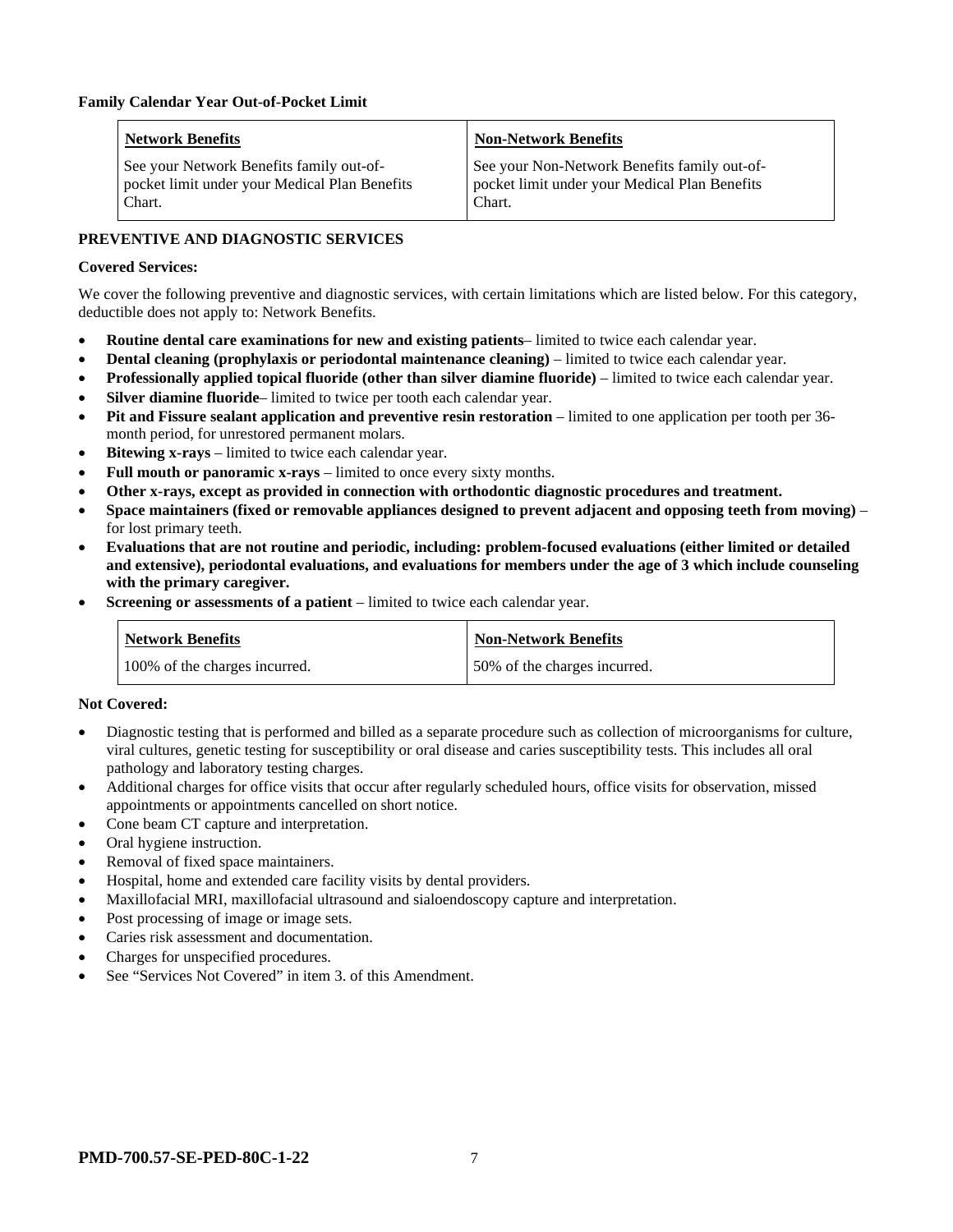# **BASIC SERVICES**

### **Covered Services:**

We cover the following services:

- **Consultations.**
- **Emergency treatment for relief of pain.**
- **Regular restorative services (fillings) other than posterior composites.** Restorations using customary restorative materials and stainless steel crowns are covered, when dentally necessary due to loss of tooth structure as a result of tooth decay or fracture.
- **Regular restorative services (fillings) - posterior composites (white fillings on bicuspids and molars).** Restorations using customary restorative materials and preventive resin restorations are covered, when dentally necessary due to loss of tooth structure as a result of tooth decay or fracture.
- **Oral Surgery – surgical and non-surgical extraction for the restoration of dental function.** Services include, but are not limited to, removal of impacted teeth, incision or drainage of abscesses and removal of exostosis. General anesthesia or intravenous sedation is covered, when dentally necessary, when provided by the attending dentist in a dental office setting and required to perform a covered dental procedure.
- **Periodontics (Gum Disease)** limited to once every 24 months for non-surgical treatment and once every 36 months for surgical treatment.
- **Endodontics.**

| <b>Network Benefits</b>      | Non-Network Benefits         |
|------------------------------|------------------------------|
| 80% of the charges incurred. | 50% of the charges incurred. |

### **Limitations:**

• Collection and application of autologous blood concentrate product is limited to once every 36 months.

### **Not Covered:**

- Periodontal splinting.
- Orthognathic surgery (surgery to reposition the jaws).
- Harvest of bone for use in autogenous grafting procedure.
- Charges for surgical procedures for isolation of a tooth with a rubber dam.
- Non-intravenous conscious sedation, and drugs to treat anxiety or pain.
- Charges for endodontic endosseous implants.
- Charges for intentional reimplantation (including necessary splinting).
- Charges for canal preparation and fitting of preformed dowel or post.
- Charges for temporary crowns for fractured teeth.
- Charges for surgical placement of a temporary anchorage device.
- Charges for autogenous or nonautogenous osseous, osteoperiosteal or cartilage graft of the mandible or maxilla.
- Charges for anatomical crown exposure.
- Charges for the placement of a restorative foundation for an indirect restoration.
- Charges for periradicular services and bone grafts or other material used in conjunction with periradicular surgery.
- Charges for unspecified procedures.
- See "Services Not Covered" in item 3. of this Amendment.

# **SPECIAL SERVICES**

### **Covered Services:**

We cover the following services:

• **Special Restorative Care** – extraorally fabricated or cast restorations (crowns, onlays) are covered when teeth cannot be restored with customary restorative material and when dentally necessary due to the loss of tooth structure as a result of tooth decay or fracture. If a tooth can be restored with a customary restorative material, but an onlay, crown, jacket, indirect composite or porcelain/ceramic restoration is selected, benefits will be calculated using the charge appropriate to the equivalent customary restorative material.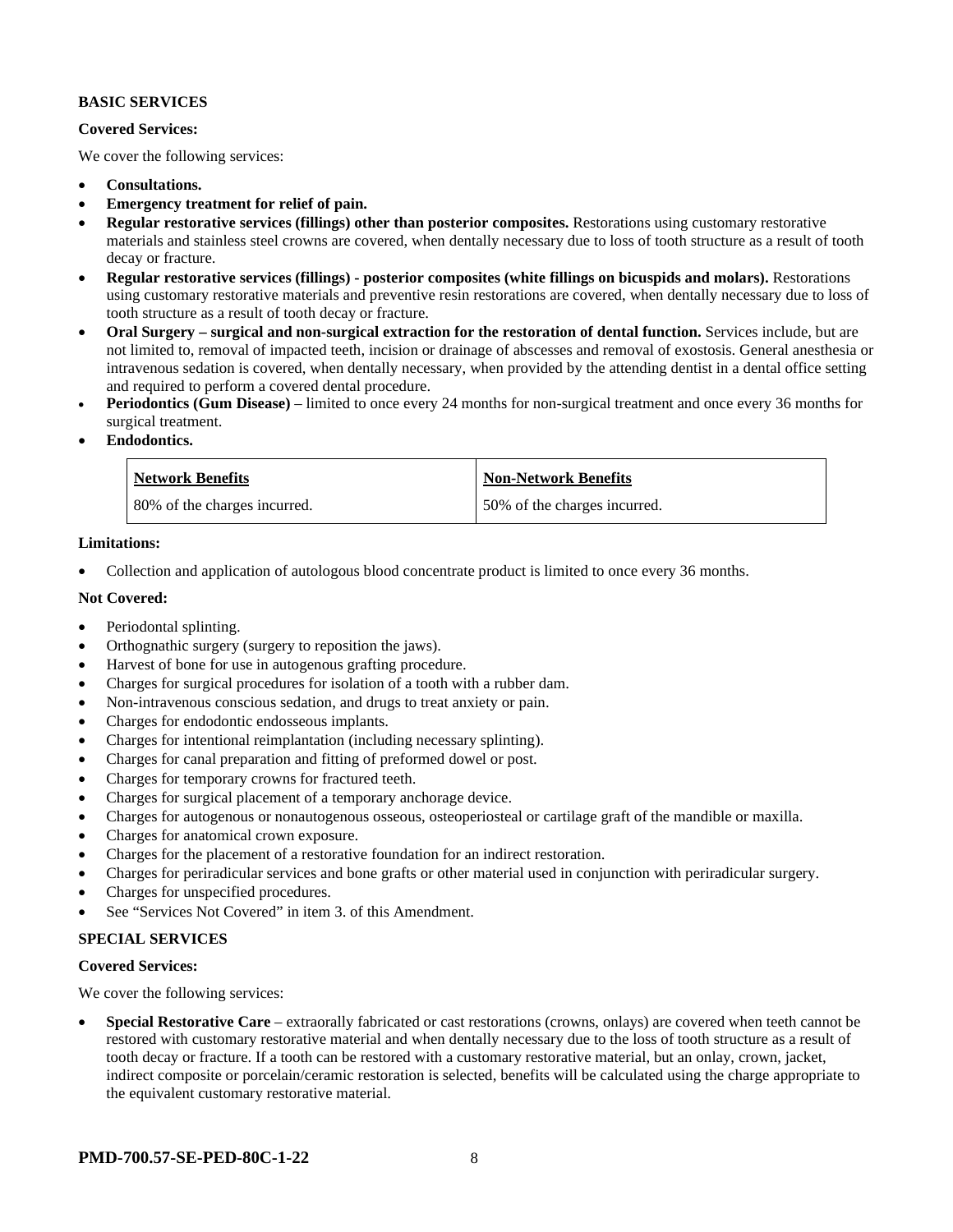# • **Repair or recementing of crowns, inlays and onlays.**

| <b>Network Benefits</b>      | <b>Non-Network Benefits</b>  |
|------------------------------|------------------------------|
| 80% of the charges incurred. | 50% of the charges incurred. |

### **Limitations:**

• Benefit for the replacement of a crown or onlay will be provided only after a five year period measured from the date on which the procedure was last provided, whether under this Amendment or not.

#### **Not Covered:**

- Gold foil restorations.
- Onlays, veneers or partial crowns fabricated from extraorally cured composite resin or porcelain.
- Charges for unspecified procedures.
- See "Services Not Covered" in item 3. of this Amendment.

### **PROSTHETIC SERVICES**

#### **Covered Services:**

We cover the following services:

- **Bridges** initial installation of fixed bridgework to replace missing natural teeth, replacement of an existing fixed bridgework by a new bridgework, the addition of teeth to an existing bridgework, and repair or recementing of bridgework are covered. A given prosthetic appliance for the purpose of replacing an existing appliance will be provided when satisfactory evidence is presented that the new prosthetic appliance is required to replace one or more teeth extracted after the existing bridgework was installed.
- **Dentures** initial installation of full removable dentures to replace missing natural teeth and adjacent structures and adjustments during the six-month period following installation are covered. If a satisfactory result can be achieved through the utilization of standard procedures and materials but a personalized appliance is selected, or one which involves specialized techniques, the charges appropriate to the least costly appliance are covered. Replacement of an existing full removable denture by a new denture is covered. A given prosthetic appliance for the purpose of replacing an existing appliance will be provided when satisfactory evidence is presented that the new prosthetic appliance is required to replace one or more teeth extracted after the existing denture was installed. Repair of dentures, or relining or rebasing of dentures more than six months after installation of an initial or replacement denture are covered.
- **Partial Dentures** Surveyed crowns which are not restorative but which are dentally necessary to facilitate the placement of a removable partial denture are covered. Initial installation of partial removable dentures to replace missing natural teeth and adjacent structures and adjustments during the six-month period following installation are covered. If a satisfactory result can be achieved by a standard cast chrome or acrylic partial denture, but a more complicated design is selected, the charges appropriate to the least costly appliance are covered. Replacement of an existing partial denture by a new denture, or the addition of teeth to an existing partial removable denture is covered. A given prosthetic appliance for the purpose of replacing an existing appliance will be provided when satisfactory evidence is presented that the new prosthetic appliance is required to replace one or more teeth extracted after the existing denture was installed. Repair of dentures, or relining or rebasing of dentures more than six months after installation of an initial or replacement denture are covered.
- **Occlusal guards** occlusal guards for the treatment of bruxism are covered, including repair and relining of occlusal guards.
- **Tissue Conditioning.**

| <b>Network Benefits</b>      | <b>Non-Network Benefits</b>  |
|------------------------------|------------------------------|
| 80% of the charges incurred. | 50% of the charges incurred. |

#### **Limitations:**

- Benefit for replacement of a prosthetic appliance will be provided only (a) if the existing appliance cannot be made serviceable, and (b) after a 5 year period measured from the date on which it was installed, whether under this Amendment or not.
- Occlusal guards are limited to one every 12 months, for members age 13 or older.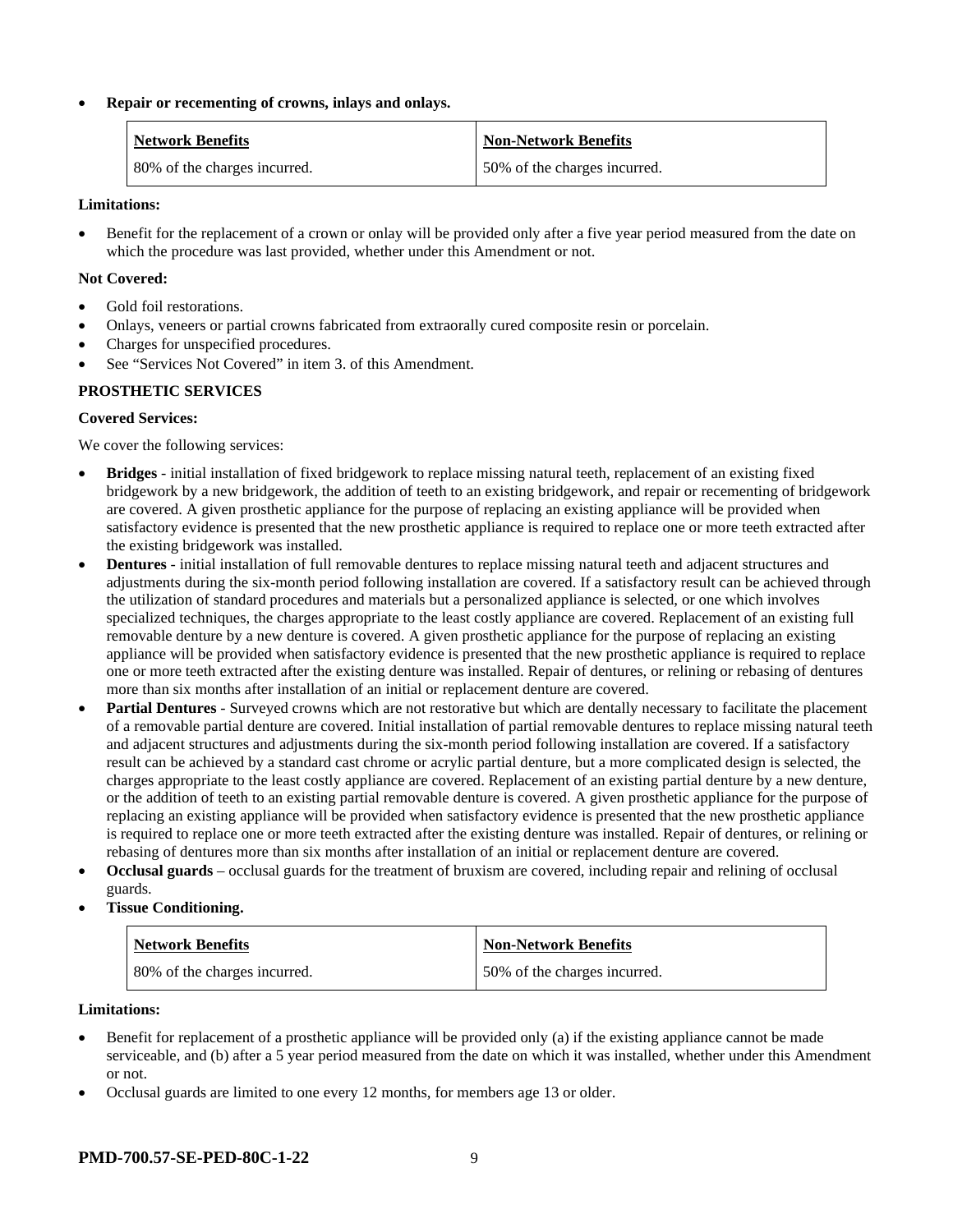# **Not Covered:**

- Services for replacement of any missing, lost or stolen dental or implant-supported prosthesis.
- Services related to a prosthetic appliance which was installed or delivered more than 60 days after termination of coverage.
- Interim prostheses.
- Connector bars, stress breakers and precision attachments.
- Provisional pontics, crowns and retainer crowns.
- Copings.
- Charges for unspecified procedures.
- See "Services Not Covered" in item 3. of this Amendment.

# **DENTAL IMPLANT SERVICES**

### **Covered Services:**

### We cover, **if dentally necessary**:

- the surgical placement of an implant body to replace missing natural teeth;
- removal and replacement of an implant body that is not serviceable and cannot be repaired after a period of at least five years from the date that the implant body was initially placed;
- initial installation of implant-supported prosthesis (crowns, bridgework and dentures) to replace missing teeth;
- replacement of an existing implant-supported prosthesis by a new implant-supported prosthesis, or the addition of teeth to an existing implant-supported prosthesis. We will replace an existing implant-supported prosthesis when satisfactory evidence is presented that (a) the new implant-supported prosthesis is required to replace one or more teeth extracted after the existing implant-supported prosthesis was installed, or (b) the existing implant-supported prosthesis cannot be made serviceable;
- repair of implant-supported prosthesis;
- other related implant services.

**Decisions about dental necessity are made by HealthPartners dental directors, or their designees. If the dental directors or their designees determine that a tooth or an arch can be restored with a standard prosthesis or restoration, no benefits will be allowed for the individual implant or implant procedure. For the second phase of treatment (the prosthodontics phase of placing the implant crown, bridge, denture or partial denture), we will base benefits on the least costly, professionally acceptable alternative treatment.**

| <b>Network Benefits</b>      | <b>Non-Network Benefits</b>  |
|------------------------------|------------------------------|
| 80% of the charges incurred. | 50% of the charges incurred. |

### **Limitations:**

- Benefit for replacement of an existing implant-supported prosthesis that cannot be made serviceable will be provided only after a five year period measured from the date that the implant-supported prosthesis was initially placed, whether under this Amendment or not.
- Endosteal implants, surgical placement of an interim implant body, eposteal implants, transolsteal implants (including hardware), implant-supported complete or partial dentures, connecting bars, abutments, implant-supported crowns, and abutment supported retainers are limited to once every 5 years.
- Radiographic/surgical implant indexing is limited to once every 5 years.

### **Not Covered:**

- Charges for interim abutments or custom abutments, including placement.
- Charges for unspecified procedures.
- See "Services Not Covered" in item 3. of this Amendment.